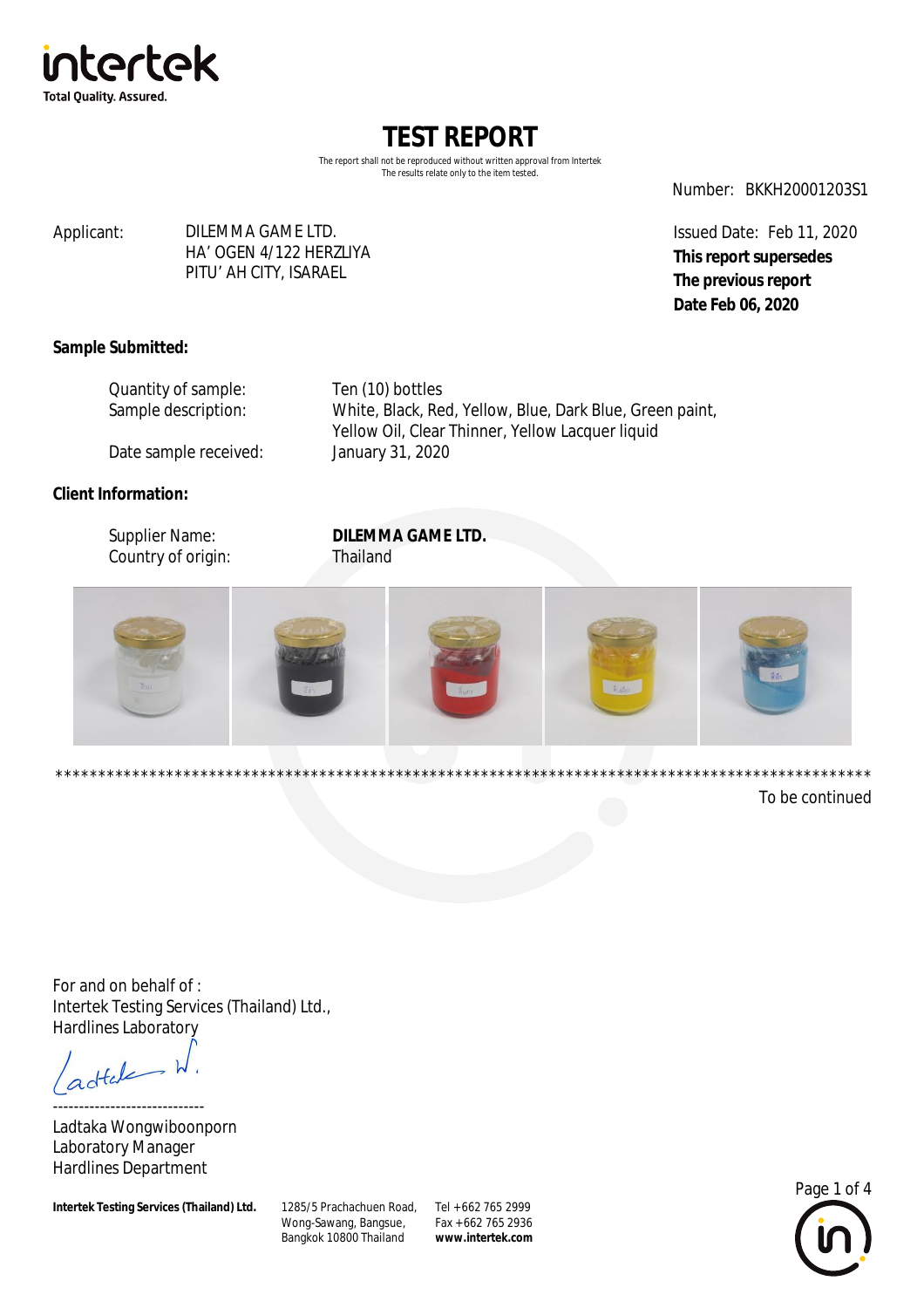

The report shall not be reproduced without written approval from Intertek The results relate only to the item tested.

Number: BKKH20001203S1

\*\*\*\*\*\*\*\*\*\*\*\*\*\*

 $***$ 

\*\*\*\*\*\*\*



#### **Test conducted:**

\*\*\*\*\*\*

\*\*\*\*\*\*\*\*\*

As requested by the applicant, for details please refer to attached page(s)



1285/5 Prachachuen Road, Tel + 662 765 2999 Wong-Sawang, Bangsue, Bangkok 10800 Thailand

Fax + 662 765 2936 www.intertek.com

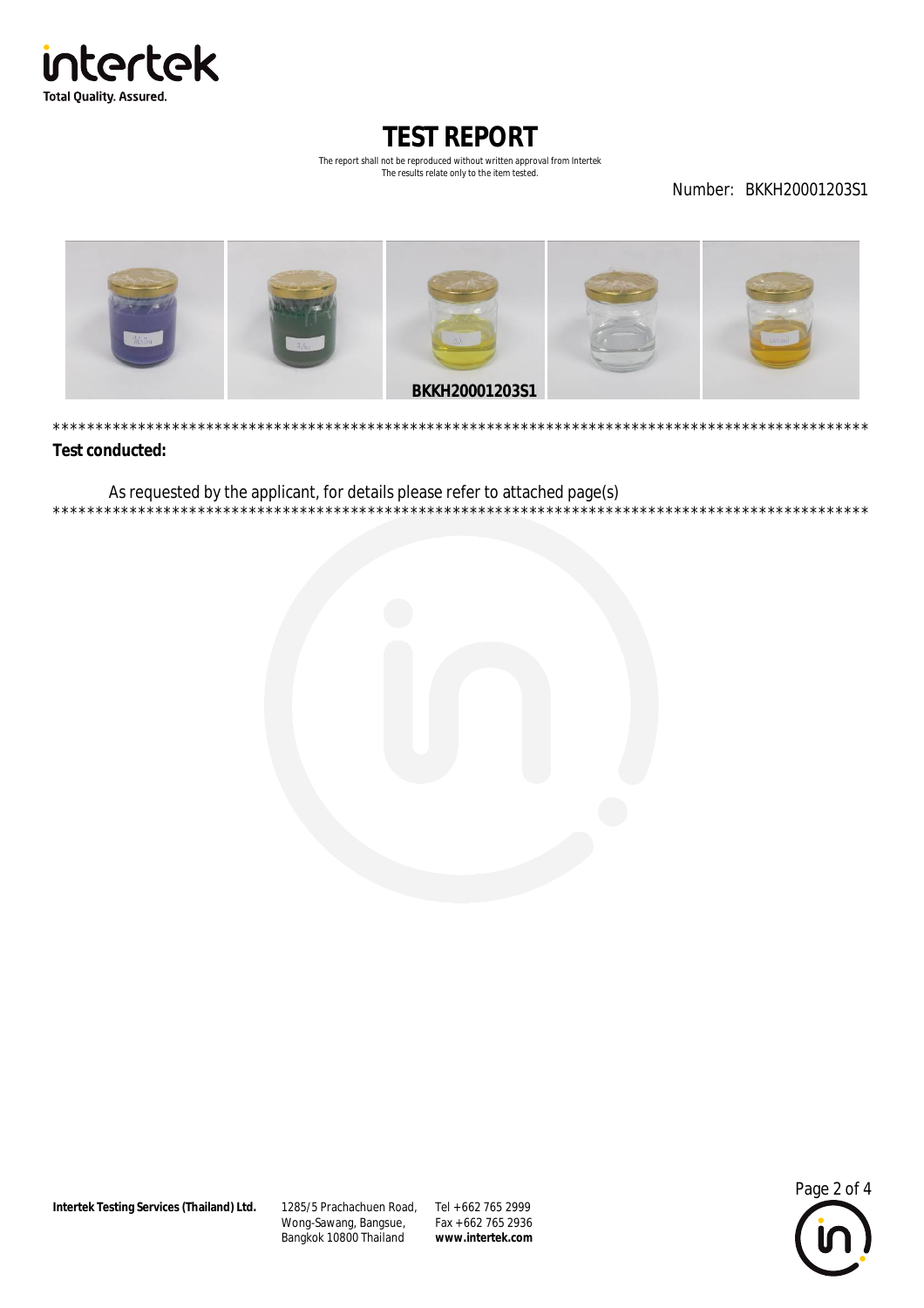

The report shall not be reproduced without written approval from Intertek The results relate only to the item tested.

Number: BKKH20001203S1

#### **Conclusion:**

**Tested samples** Submitted sample Standard U.S. Consumer product safety improvement<br>Act 2008(H.R. 4040) Title I, Section 101 For total lead content in surface coating

Result Pass

Comment:

The testing scope of the following standard was not applicable to the submitted samples. However, the test results of the samples met the related requirements as stated in this report. .<br>\*\*\*\*\*\*\*\*\*\*\*\*\*\*\*\*\*\*\* \*\*\*\*\*\*\*\*\*\*\*\*\*\*\*\*\*\*



1285/5 Prachachuen Road, Tel + 662 765 2999 Wong-Sawang, Bangsue, Bangkok 10800 Thailand

Fax + 662 765 2936 www.intertek.com